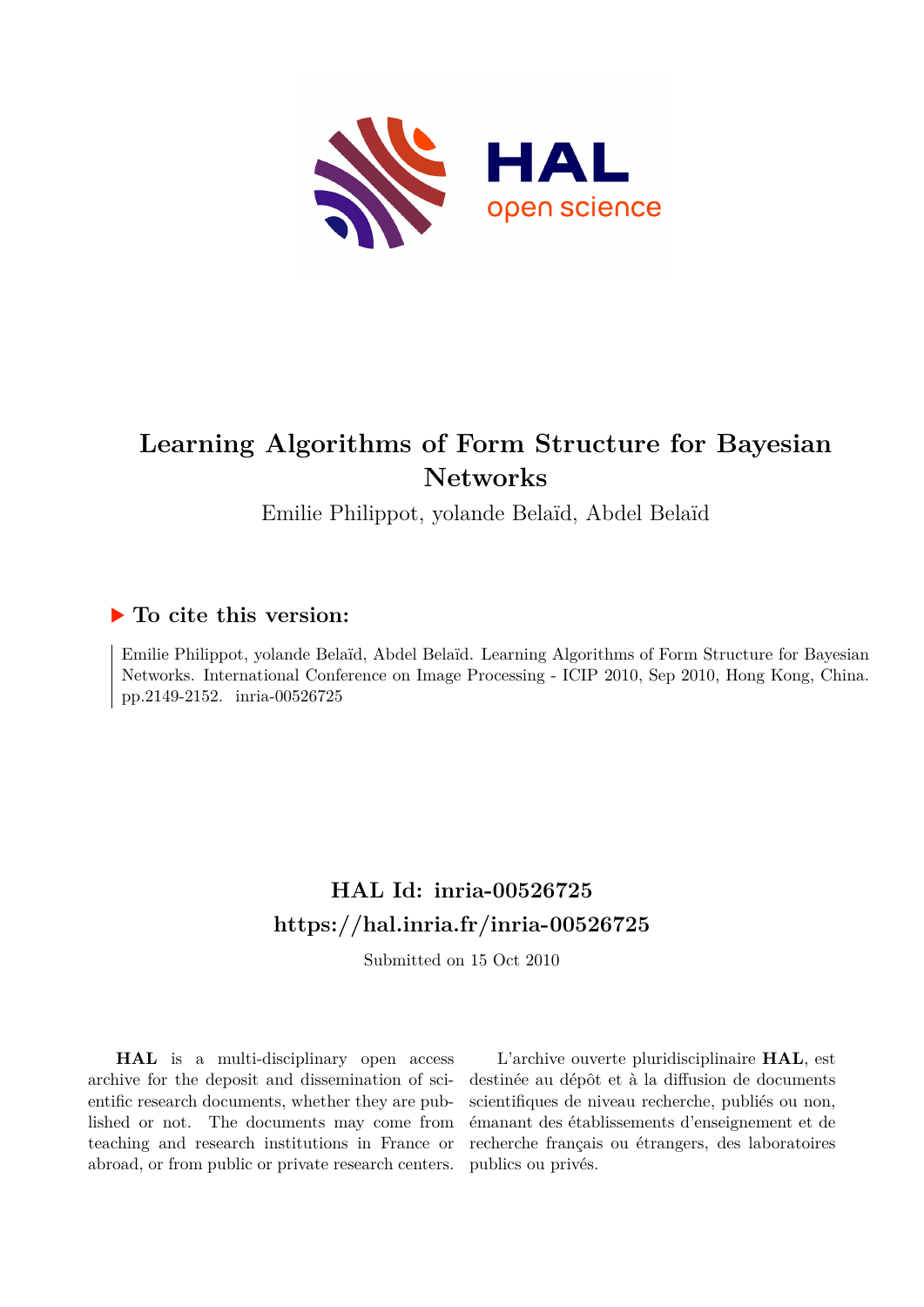#### **LEARNING ALGORITHMS OF FORM STRUCTURE FOR BAYESIAN NETWORKS**

Emilie Philippot, Yolande Belaïd and Abdel Belaïd

Campus scientifique - BP 239 54506 Vandoeuvre-lès-Nancy Cedex - France

#### **ABSTRACT**

In this paper, a new method is presented for the recognition of online forms filled manually by a digital-type clip. This writing process is not very restrictive but it is only sending electronic ink without the pre-printed form, which will require to undertake field recognition without context. To identify the form model of filled fields, we propose a method based on Bayesian networks. The networks use the conditional probabilities between fields in order to infer the real structure. We associate multiple Bayesian networks for different structures levels (i.e. sub-structures) and test different algorithms for form structure learning. The experiments were conducted on the basis of 3200 forms provided by the Actimage compagny, specialist in interactive writing processes. The first results show a recognition rate reaching more than 97%.

#### 1. INTRODUCTION

The work reported in this paper addresses the problem of form classification filled out manually using digital pens. This research is undertaken in collaboration with the Actimage company which is our partner specialist in interactive systems. Actimage is looking for a solution concerning the notetaking by using digital pen with clips. The digital pen is replaced by a transmission device of electronic ink without sending the pre-printed form. The use of this kind of input mode is important for the company because it accelerates the filling procedure. However, the automatic recognition of the form model becomes complex due to the context loss. Figure 1 shows an example of the problem. In the top left, is the completed form. In the upper right is the field transmitted to the system. Below, are the different form models which are candidates for the recognition.

The literature shows, for form classification, a lot of research mainly oriented towards off-line forms where the filled fields are embedded in the form structure. In [1], Ramdane et al. use a method to classify forms by a statistical approach. The document is first segmented into its main rectangular blocks. During the learning phase, each block is matched to each of the blocks in each trained class. Then they total the same number of good matches. Hence, a probability distribution of the block locations in the image surface is trained. During the identification phase, they introduce a penalty for



Fig. 1. The research problem

measuring the coefficient of instability of blocks, which modifies the classical expression of the Mahalanobis distance. Xiang  $(2)$  proposes a new Bayesian networks  $(BN)$  model, multi-agent BN. The principle is to share a BN between several entities for security reasons. Each entity knows only a part of the network and performs local inference before sharing its findings with the other entities. In our case, we can apply this model to simplify the BN by limiting the variable number of each network. In [3], the authors propose a comparison of different structure learning algorithms for BN for classification. It shows that the naive networks give the best results.

Concerning the online form recognition, the literature mentions only researches related to word recognition without considering the form structure aspect. In [4], Zhang et al. propose an approach for online multi-strokes composite sketchy shape recognition. A classifier using a double-level BN is designed to model the intrinsic temporal orders among the strokes effectively, where a sketchy shape is modeled. The drawing-style tree is then adopted to capture the users' accustomed drawing styles and simplify the training and recognition of BN classifier. In [5], the authors consider the task of structured document classification. They propose a generative model able to handle both structure and con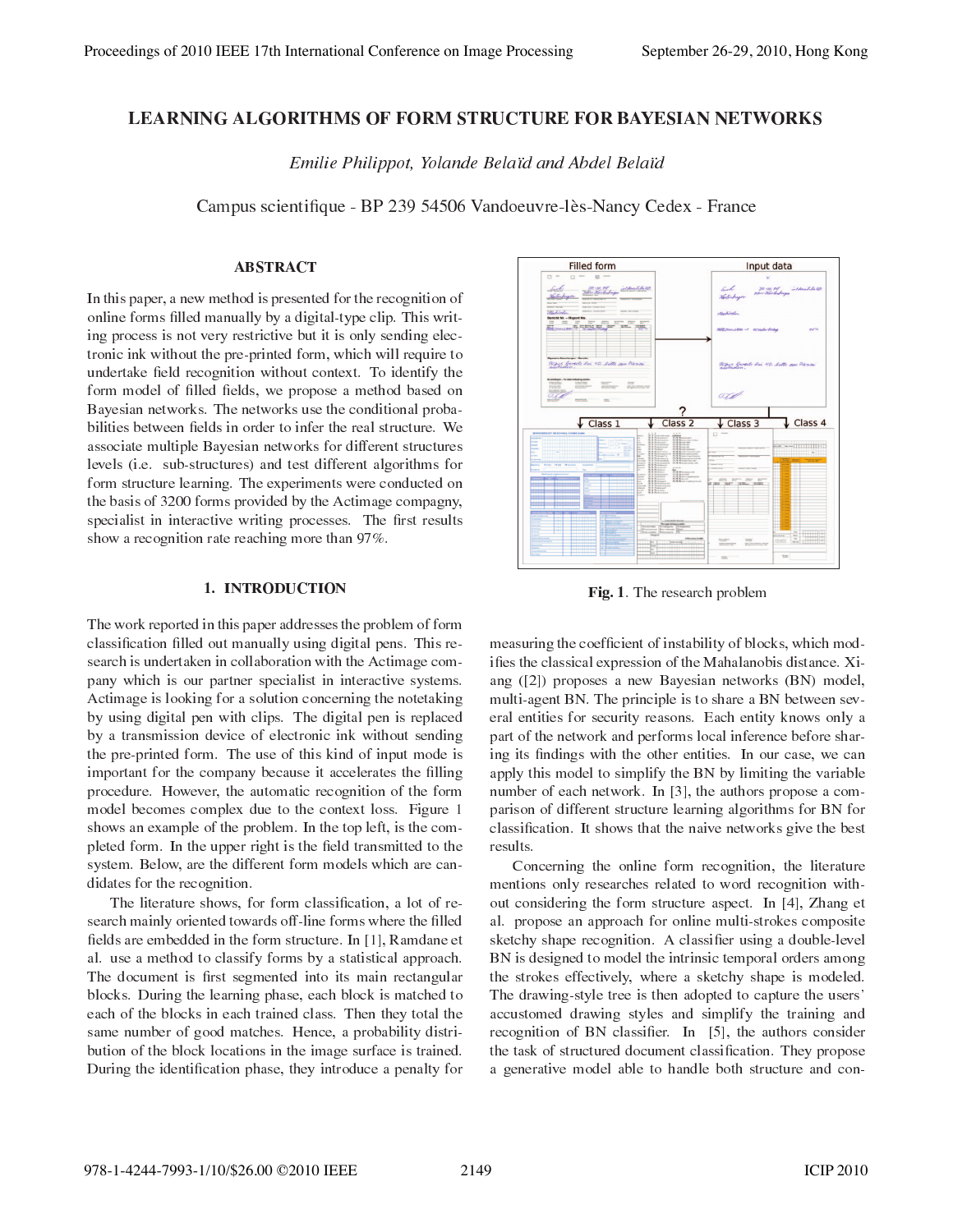tent which is based on BN. They show how to transform this generative model into a discriminant classifier using the Fisher kernel. The model is finally extended for dealing with different types of content information (here text and images).

The paper is organised as follows: first, section 2 describes the proposed approach with the different phases concerning the field extraction, the Bayesian network training and form recognition. In section 3, the first results will be presented before we conclude in the last section.

#### 2. THE SYSTEM OVERVIEW

The approach is partly based on the observation that there are dependencies between fields in a form and between fields and the form. For example, boxes representing "Mrs.", "Mr." and "Miss" in the address area of a form are never checked simultaneously; the presence of a customer identification number implies the absence of field filling concerning the coordinates of the latter.

Figure 2 shows a dependency example that may exist for the address area of a form. Links and probabilities are used to locate and quantify the dependencies that exist between fields themselves and between the fields and the form class. For example, the *zip code* field depends on the field *country*. The table in the high right corner shows that if the *country* is filled, the probability will reach 0.8, meaning that the *zip code* field will also be filled. Conversely, if the *country* field is empty, this means that zip code field will be also empty with a probability reaching 0.9.



Fig. 2. Example of BN for the address area of a form

Furthermore, working with raw data, produced by a list of handwritten strokes, this may lead to incomplete, ambiguous and overlapped fields. Considering these problems, we opted for BN for their capabilities in qualitative and quantitative dependencies and uncertainty managing. We use a hierarchical approach considering the BN by area of interest, from local blocks (address client, agency information, etc.) until global form. This network hierarchy offers some advantages: 1) the number of trained variables is reduced, 2) several form areas can be represtented by the same network and 3) only modified areas must be re-trained. Once the BN representing the form areas are learned, they are gathered to train a BN for the classification of the entire form. Figure 3 shows the global flowchart of the approach.



Fig. 3. Global schema of the approach

Each form class is represented by a model. It is a list of fields where each one is represented by its bounding box, its type (checkbox, string, number, etc.) and the area to which it belongs. We use an XML format to describe the model. This model will serve as a basis for the field extraction.

#### 2.1. Field extraction

This is the first step of the system. Fields are written by hand using the digit pen and represented by a list of strokes composed each one by a list of 2D points in the form area. During the writing, the strokes are matched with a model form fields. When a majority of strokes (fixed experimentally to 85%) belongs to the bounding box of a model field, we consider that the field is filled. Once all the strokes are treated, if 20% of them have not been matched, the model candidate is excluded.

Figure 4 shows an example of different possibilities of stroke interpretation for two crosses and the firstname "Louis". In case (1), which corresponds to the reality, each cross is properly associated with a checkbox, and the name to a text box. In case (2), the firstname "Louis" is associated with a checkbox. In case (3), two crosses are combined in a single text box. The challenge will therefore lie to find form initially completed even if the strokes do not correspond fully to the fields of the latter.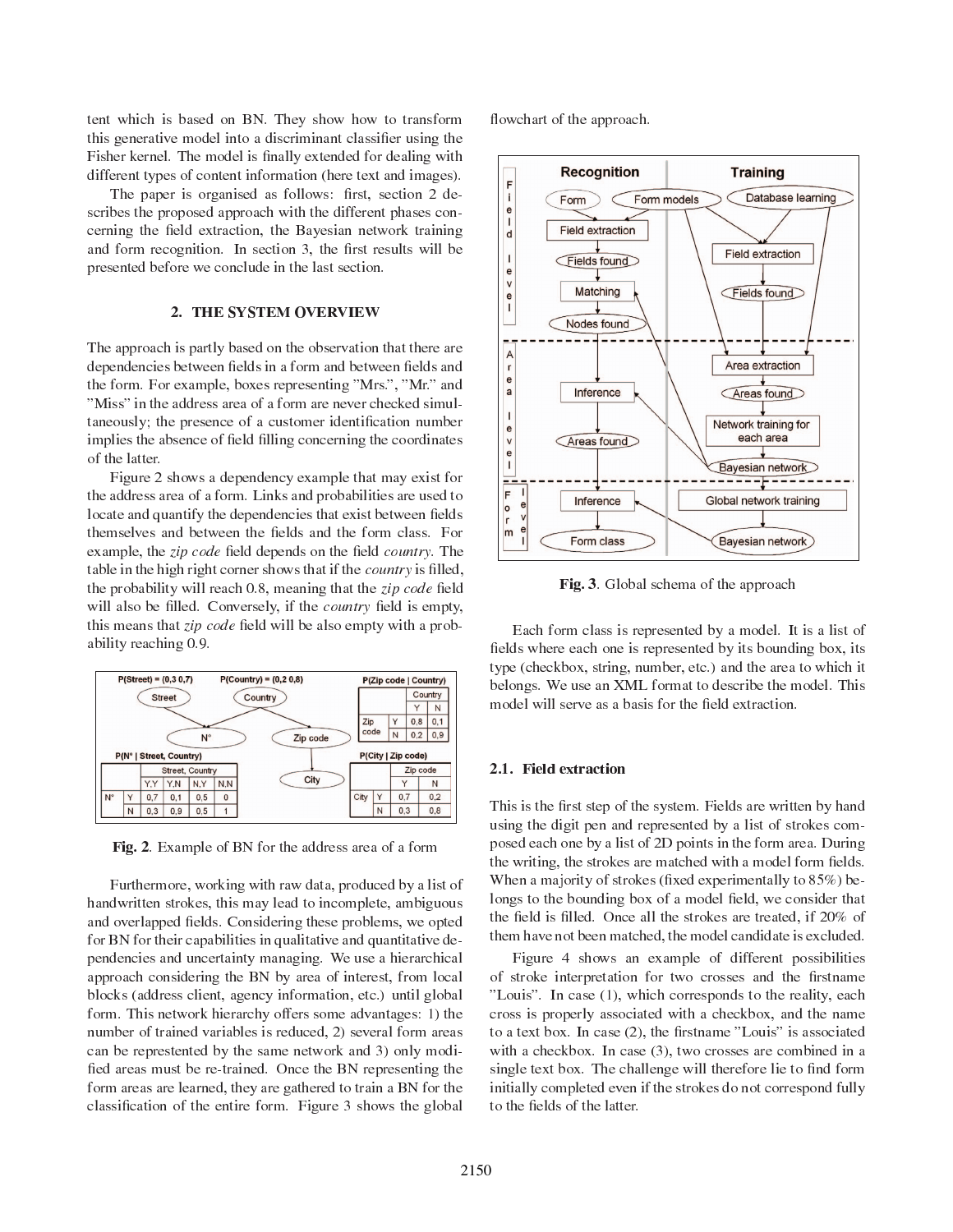

Fig. 4. Interpretation example of strokes

#### 2.2. Bayesian network training

The training takes place in two stages. First, the main areas corresponding to the most important sub-structures of the form are identified manually and presented to the system to initiate the BN accordingly. Then, the training is continued for the entire form. The nodes of the graph represent the form fields as well as its class. Within each node, there is a probability distribution qualifying in a quantitative manner the interaction between nodes. The arcs represent the dependencies between fields. We use three different algorithms for structure training, PC, MWST and naive network [6] in order to test which of the three is best suited to our problem.

The PC algorithm starts with a fully connected graph. We test iteratively conditional dependencies existing between the n variables of the graph of order 0 (dependence between 2 variables) up to order n-1. To test these dependencies, we use the test of the  $\chi^2$ . If there is conditional independence, the edge of the corresponding nodes are removed. In our case, the advantage of this method is that it allows to highlight the dependencies between fields and class.

The algorithm MWST (Maximum Weight Spanning Tree) seeks to find the covering graph of maximum weight. The starting point is the set of n nodes in the unconnected graph. The graph is built by adding nodes one by one and each addition we seek to maximize the edge weight of the graph. The advantage of this algorithm for our application is that all variables are linked and therefore all involved in the classification.

The naive BN represent a simple form of BN. They start from the assumption that a set of observed variables have an independence on an unobserved variable. The corresponding graph will consist of a single parent node corresponding to the unobserved variable, the class in our case, and several sheets representing the observed variables (e.g. fields). In this structure, the observed variables have no direct interaction between themselves.

Once the BN is trained for all the areas of the form with particular distribution probabilities, the training is enlarged to the entire form by gathering the different BN. We apply the PC algorithm and MWST in order to determine the structure of the global network. We also tested the use of naive BN. The global network is the network that summarizes the relationships between areas representing all form classes. Figure 5 shows an example of a global network obtained from the classification of two form classes. It is observed that certain areas may refer to two separate forms. This is explained by the overlapping of the central area fields in the two forms. During matching, these fields will be filled regarded as forms from class A or T.



**Fig. 5** Example of global BN allowing classification for forms of classes A and T.

#### 2.3. Recognition

Recognition takes place in several stages. First, as in the training phase, fields are first extracted by matching the strokes with the form model fields. Then, for each area (i.e. form substructure), a belonging probability to this area is performed using its BN. Finally, the different probabilities obtained are used to consolidate the form's class with the global network.

#### **3. EXPERIMENTS**

We experimented a database provided by the Actimage company. This is real data collected to be treated. It includes four form classes presented in figure 1, containing 800 samples per class. 600 forms are used for training and 200 for recognition using a cross validation method. Each network is trained on 4 different learning bases extracted from 3200 forms in the initial sample. The tests were performed in Matlab using the BNT toolbox [7]. From a global view, the results presented in tables  $1, 2, 3$  and figure 6 are encouraging.

|   | Class   Heading area |       | Body area   |             | Footer area |               | Global |       |
|---|----------------------|-------|-------------|-------------|-------------|---------------|--------|-------|
|   | R                    | Р     | R           | P           | R           |               | R      | P     |
|   | 99.38                | 56.68 | 98.5        | 98.5        |             | $99.25$ 37.62 | 96.88  | 80.2  |
| 2 | 99.7                 |       | 83.86 66.88 | 66.88       | 98.5        | 74.7          | 91.8   | 99.6  |
| 3 | 0.13                 | 25    |             | 89.13 89.23 | 2.25        | 0.5           | 98.75  | 95.98 |
| 4 | 99.02                | 97.66 | 99,21       | 98.88       | 0.13        | 0.13          | 75.63  | 98.77 |

**Table 1.** PC : Recall (R) and precision (P) in  $%$ 

|   | Class  Heading area |      | Body area         |       | Footer area |       | Global                  |               |
|---|---------------------|------|-------------------|-------|-------------|-------|-------------------------|---------------|
|   | R                   | Р    | R                 | P     | R           | Р     | R                       | P             |
|   | 61.06               | 74.5 | 91.53             | 89,75 | 77.63       |       | $50,38$   98,83   98,62 |               |
| 2 |                     |      | 58.02 74.88 87.79 | 87.25 | 41,96       |       | $50.12$   98.63   98.25 |               |
| 3 | 57.93               | 74.5 | 92.47             | 90.75 | 53.81       | 50.5  |                         | 96.25   95.96 |
| 4 | 61.12               | 74.5 | 86.67             | 85.75 | 26,42       | 49,12 | 97.88                   | 97.53         |

**Table 2.** MWST: Recall (R) and precision (P) in  $%$ 

The overall recognition rate is 97.89 % with the MWST algorithm, 90.76 % with the PC algorithm and 94.97 % with